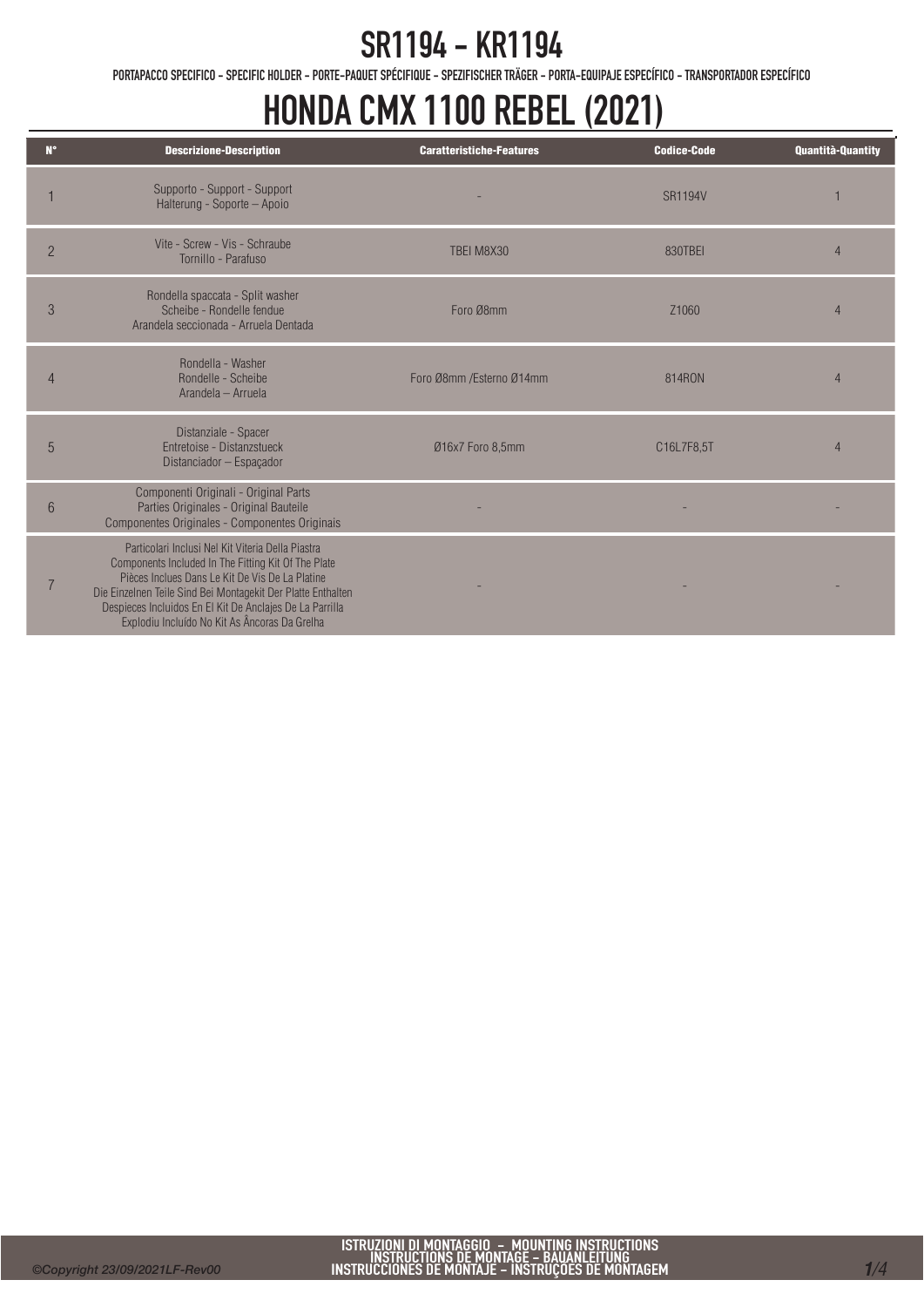PORTAPACCO SPECIFICO - SPECIFIC HOLDER - PORTE-PAQUET SPÉCIFIQUE - SPEZIFISCHER TRÄGER - PORTA-EQUIPAJE ESPECÍFICO - TRANSPORTADOR ESPECÍFICO

### HONDA CMX 1100 REBEL (2021)

M8x30mm





Hole Ø8mm/ External 14mm



Hole Ø8,5mm/ External 16mm/ H.7 mm



ISTRUZIONI DI MONTAGGIO – MOUNTING INSTRUCTIONS<br>INSTRUCTIONS DE MONTAGE – BAUANLEITUNG<br>INSTRUCCIONES DE MONTAJE – INSTRUÇÕES DE MONTAGEM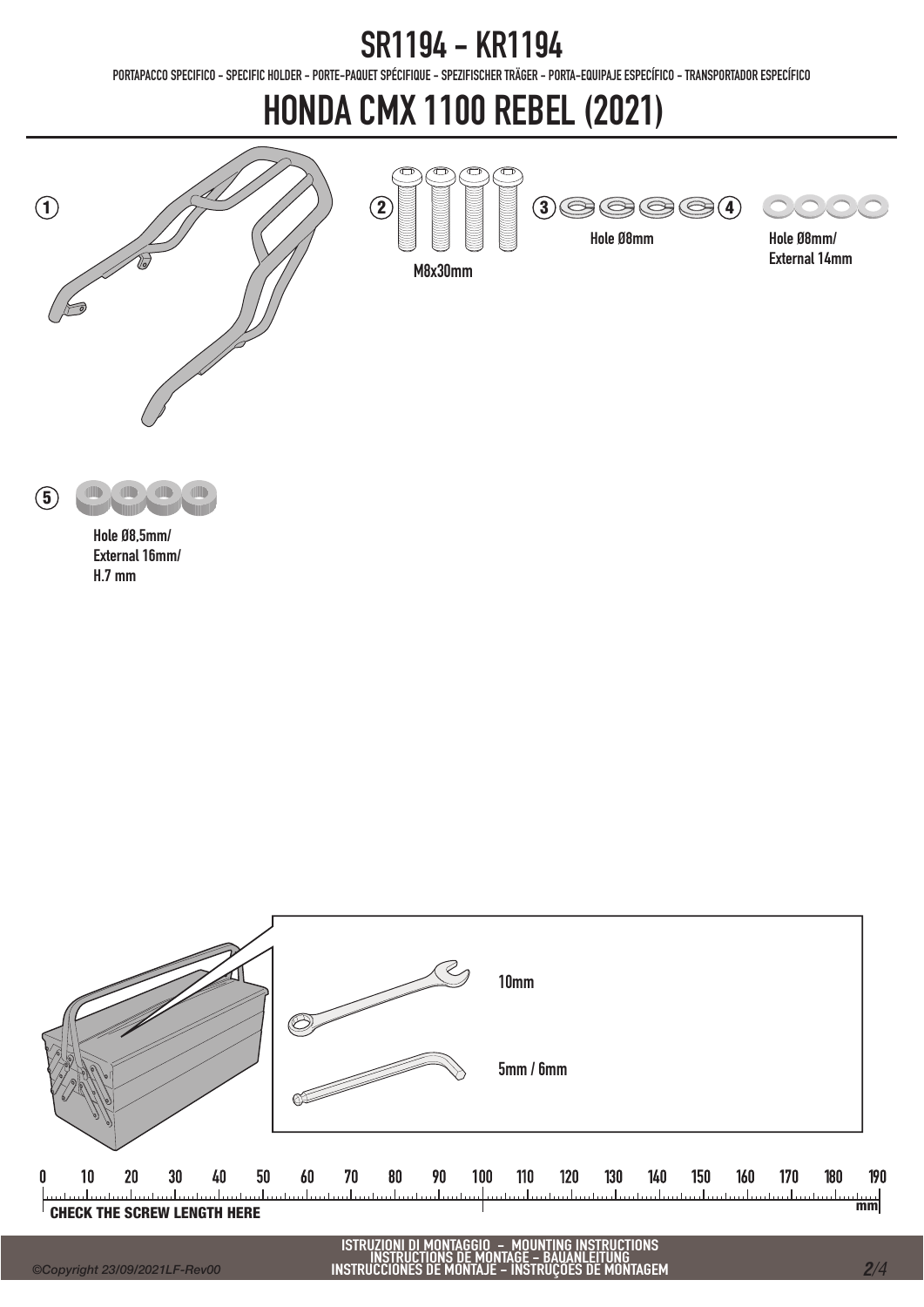PORTAPACCO SPECIFICO - SPECIFIC HOLDER - PORTE-PAQUET SPÉCIFIQUE - SPEZIFISCHER TRÄGER - PORTA-EQUIPAJE ESPECÍFICO - TRANSPORTADOR ESPECÍFICO

#### HONDA CMX 1100 REBEL (2021)